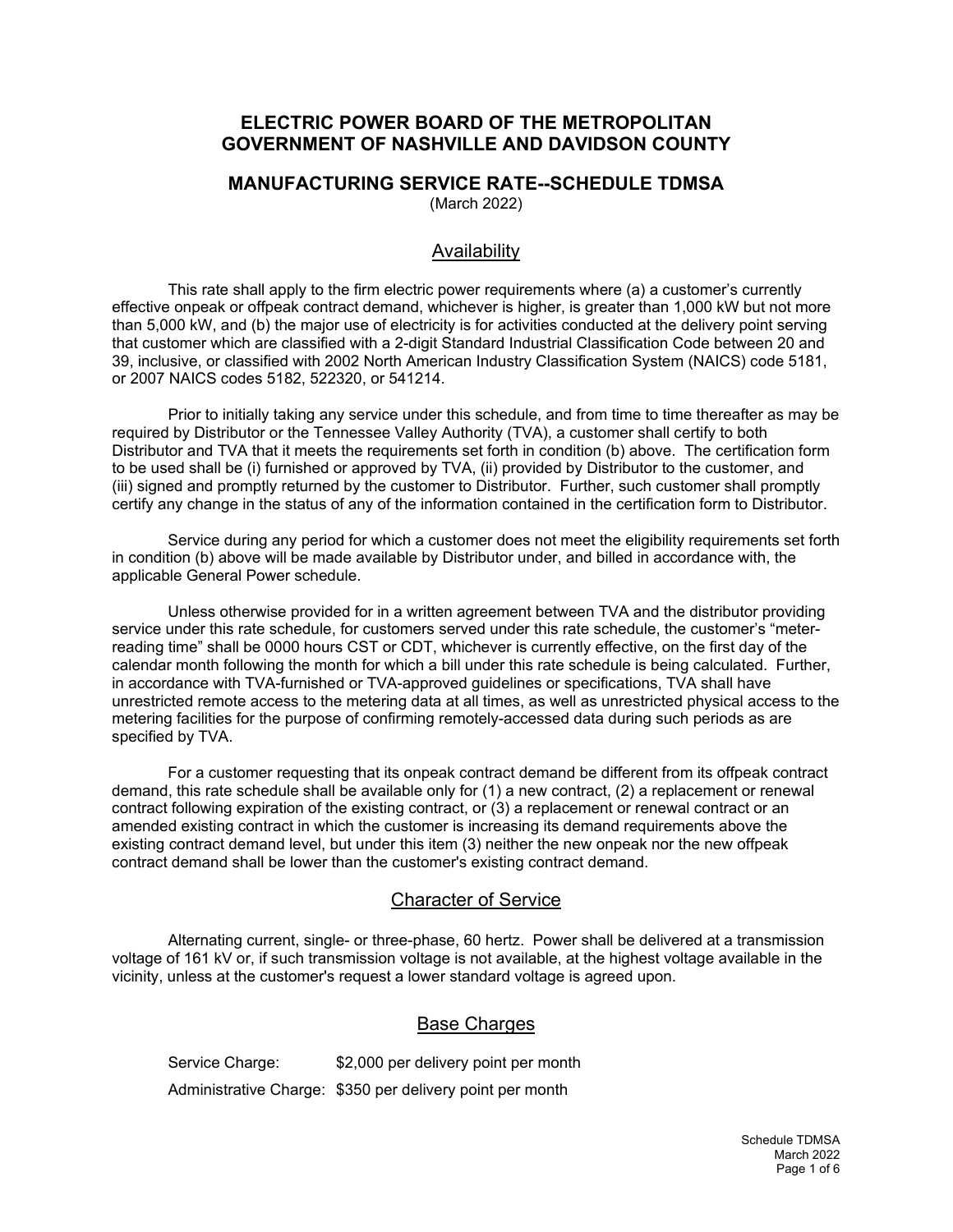# Demand Charges:

| <b>Summer Period</b>           |                                                                                                                                                                                                                                                      |
|--------------------------------|------------------------------------------------------------------------------------------------------------------------------------------------------------------------------------------------------------------------------------------------------|
| <b>Onpeak Demand</b>           | \$10.24 per kW of onpeak billing demand per month, plus                                                                                                                                                                                              |
| <b>Maximum Demand</b>          | \$6.38 per kW per month of maximum billing demand, plus                                                                                                                                                                                              |
| <b>Excess Demand</b>           | \$10.24 per kW per month of the amount, if any, by which (1) the<br>customer's onpeak billing demand exceeds its onpeak contract<br>demand or (2) the customer's offpeak billing demand exceeds its<br>offpeak contract demand, whichever is higher. |
| <b>Winter Period</b>           |                                                                                                                                                                                                                                                      |
| <b>Onpeak Demand</b>           | \$9.27 per kW of onpeak billing demand per month, plus                                                                                                                                                                                               |
| Maximum Demand                 | \$6.38 per kW per month of maximum billing demand, plus                                                                                                                                                                                              |
| <b>Excess Demand</b>           | \$9.27 per kW per month of the amount, if any, by which (1) the<br>customer's onpeak billing demand exceeds its onpeak contract<br>demand or (2) the customer's offpeak billing demand exceeds its<br>offpeak contract demand, whichever is higher.  |
| <b>Transition Period</b>       |                                                                                                                                                                                                                                                      |
| Onpeak Demand                  | \$9.27 per kW of onpeak billing demand per month, plus                                                                                                                                                                                               |
| <b>Maximum Demand</b>          | \$6.38 per kW per month of maximum billing demand, plus                                                                                                                                                                                              |
| <b>Excess Demand</b>           | \$9.27 per kW per month of the amount, if any, by which (1) the<br>customer's onpeak billing demand exceeds its onpeak contract<br>demand or (2) the customer's offpeak billing demand exceeds its<br>offpeak contract demand, whichever is higher.  |
| Energy Charge:                 |                                                                                                                                                                                                                                                      |
| <b>Summer Period</b><br>Onpeak | 7.641¢ per kWh per month for all metered onpeak kWh, plus                                                                                                                                                                                            |
| Offpeak                        |                                                                                                                                                                                                                                                      |
| Block 1                        | 5.141¢ per kWh per month for the first 200 hours use of metered<br>onpeak demand multiplied by the ratio of offpeak energy to total                                                                                                                  |
| Block 2                        | energy, plus<br>2.398¢ per kWh per month for the next 200 hours use of metered<br>onpeak demand multiplied by the ratio of offpeak energy to total<br>energy, plus                                                                                   |
| Block 3                        | 2.143 $\phi$ per kWh per month for the hours use of metered onpeak<br>demand in excess of 400 hours multiplied by the ratio of offpeak<br>energy to total energy                                                                                     |
| <b>Winter Period</b><br>Onpeak | 6.499¢ per kWh per month for all metered onpeak kWh, plus                                                                                                                                                                                            |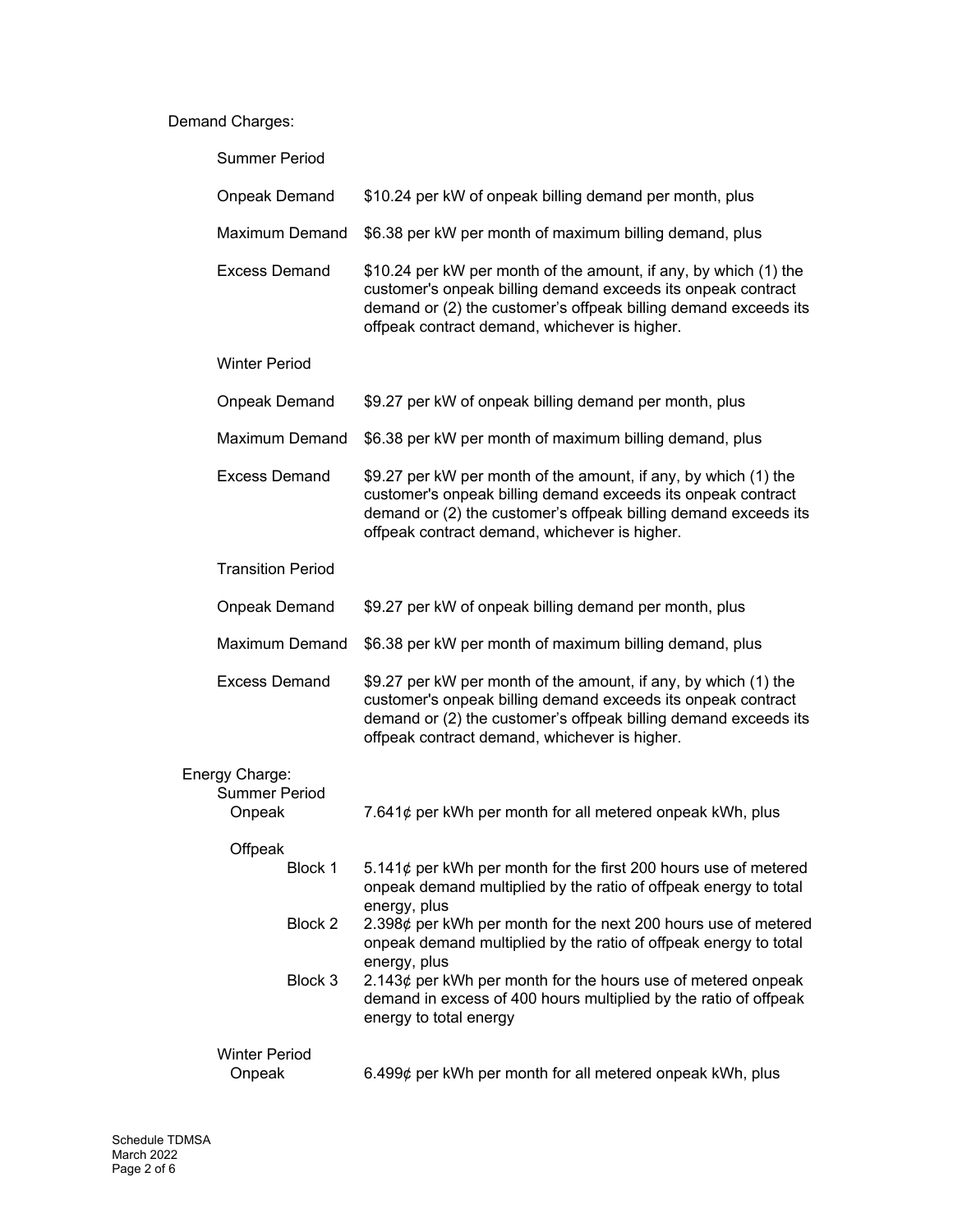| Offpeak                  |         |                                                                                                                                                                  |
|--------------------------|---------|------------------------------------------------------------------------------------------------------------------------------------------------------------------|
|                          | Block 1 | 5.363¢ per kWh per month for the first 200 hours use of metered<br>onpeak demand multiplied by the ratio of offpeak energy to total<br>energy, plus              |
|                          | Block 2 | 2.398¢ per kWh per month for the next 200 hours use of metered<br>onpeak demand multiplied by the ratio of offpeak energy to total<br>energy, plus               |
|                          | Block 3 | 2.143 $\phi$ per kWh per month for the hours use of metered onpeak<br>demand in excess of 400 hours multiplied by the ratio of offpeak<br>energy to total energy |
| <b>Transition Period</b> |         |                                                                                                                                                                  |
| Onpeak                   |         | 5.452¢ per kWh per month for all metered onpeak kWh, plus                                                                                                        |
| Offpeak                  |         |                                                                                                                                                                  |
|                          | Block 1 | 5.452¢ per kWh per month for the first 200 hours use of metered<br>onpeak demand multiplied by the ratio of offpeak energy to total<br>energy, plus              |
|                          | Block 2 | 2.398¢ per kWh per month for the next 200 hours use of metered<br>onpeak demand multiplied by the ratio of offpeak energy to total<br>energy, plus               |
|                          | Block 3 | 2.143 $\phi$ per kWh per month for the hours use of metered onpeak<br>demand in excess of 400 hours multiplied by the ratio of offpeak<br>energy to total energy |

For the Summer Period, Winter Period, and Transition Period, the offpeak Block 1 energy rate shall be applied to the portion, if any, of the minimum offpeak energy takings amount that is greater than the metered energy.

### Adjustment

The base demand and energy charges shall be increased or decreased in accordance with the current Adjustment Addendum published by TVA.

Loss adjustments are made to the monthly FCA adjustment under the Adjustment Addendum to recognize additional distribution cost of providing service to the retail customers. The loss factors applied to customers that own the transformation facilities and take service at the bulk transmission of 161 kV or higher shall be set to 0%.

# Facilities Rental Charge

There shall be no facilities rental charge under this rate schedule for delivery at bulk transmission voltage levels of 161 kV or higher. For delivery at less than 161 kV, there shall be added to the customer's bill a facilities rental charge. This charge shall be 36¢ per kW per month except for delivery at voltages below 46 kV, in which case the charge shall be 93¢ per kW per month for the first 10,000 kW and 73¢ per kW per month for the excess over 10,000 kW. Such charge shall be applied to the higher of (1) the highest billing demand established during the latest 12-consecutive-month period or (2) the customer's currently effective onpeak or offpeak contract demand, whichever is higher, and shall be in addition to all other charges under this rate schedule, including minimum bill charges.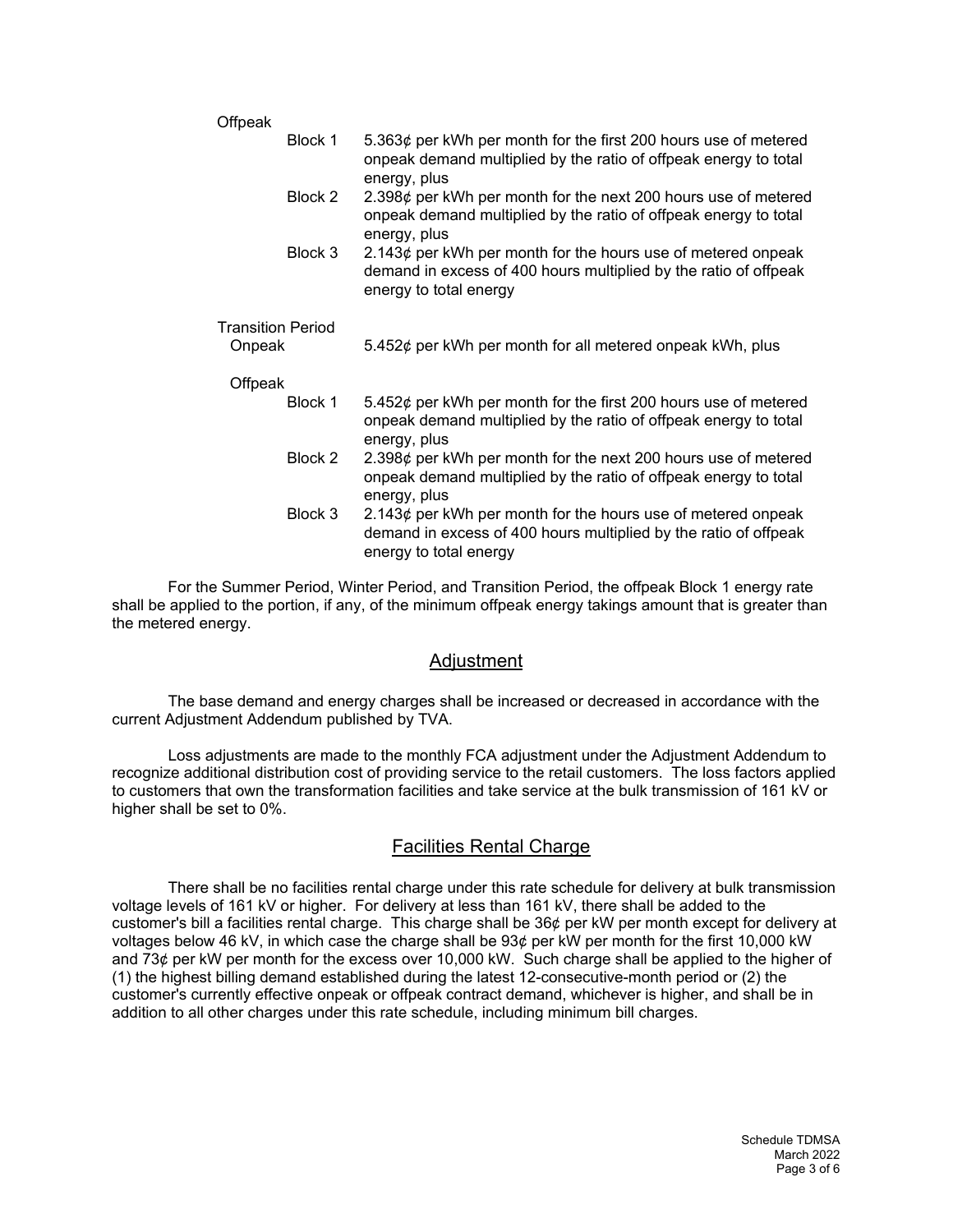# Reactive Demand Charges

If the reactive demand (in kVAR) is lagging during the 30-consecutive-minute period beginning or ending on a clock hour of the month in which the customer's highest metered demand occurs, there shall be added to the customer's bill a reactive charge of \$1.46 per kVAR of the amount, if any, by which the reactive demand exceeds 33 percent of such metered demand. If the reactive demand (in kVAR) is leading during the 30-consecutive-minute period beginning or ending on a clock hour of the month in which the customer's lowest metered demand (excluding any metered demands which are less than 25 percent of the highest metered demand) occurs, there shall be added to the customer's bill a reactive charge of \$1.14 per kVAR of the amount of reactive demand. Such charges shall be in addition to all other charges under this rate schedule, including minimum bill charges.

## Determination of Seasonal Periods

Summer Period shall mean the June, July, August, and September billing months. Winter Period shall mean the December, January, February, and March billing months. Transition Period shall mean the April, May, October, and November billing months.

## Determination of Onpeak and Offpeak Hours

Except for Saturdays, Sundays, November 1, and the weekdays that are observed as Federal holidays for New Year's Day, Memorial Day, Independence Day, Labor Day, Thanksgiving Day, and Christmas Day, Onpeak hours for each day shall for purposes of this rate schedule be from 1 p.m. to 7 p.m. during the months of April, May, June, July, August, September and October and from 4 a.m. to 10 a.m. during the months of January, February, March, November, and December. For all other hours of each day and all hours of such excepted days shall be offpeak hours. Such times shall be Central Standard Time or Central Daylight Time, whichever is then in effect. Said onpeak and offpeak hours are subject to change by TVA. In the event TVA determines that such changed onpeak and offpeak hours are appropriate, it shall so notify Distributor at least 12 months prior to the effective date of such changed hours.

### Determination of Onpeak and Offpeak Demands, Maximum Metered Demand, and Energy Amounts

The onpeak and offpeak kWh for any month shall be the energy amounts taken during the respective hours of the month designated under this rate schedule as onpeak and offpeak hours; provided, however, that notwithstanding the metered energy amount, the offpeak energy for any month shall in no case be less than the product of (1) the offpeak billing demand as calculated in the last paragraph below and (2) 110 hours (reflecting a 15 percent load factor applied to the average number of hours in a month).

Distributor shall meter the onpeak and offpeak demands in kW of all customers taking service under this rate schedule. The onpeak metered demand and offpeak metered demand for any month shall be determined separately for the respective hours of the month designated under this rate schedule as onpeak and offpeak hours and, in each case, shall be the highest average during any 30-consecutiveminute period beginning or ending on a clock hour.

Except as provided below, (1) the onpeak billing demand shall be the highest onpeak metered demand in the month, (2) the offpeak billing demand shall be the highest offpeak metered demand in the month, and (3) the maximum billing demand shall be the higher of the onpeak billing demand or offpeak billing demand in the month.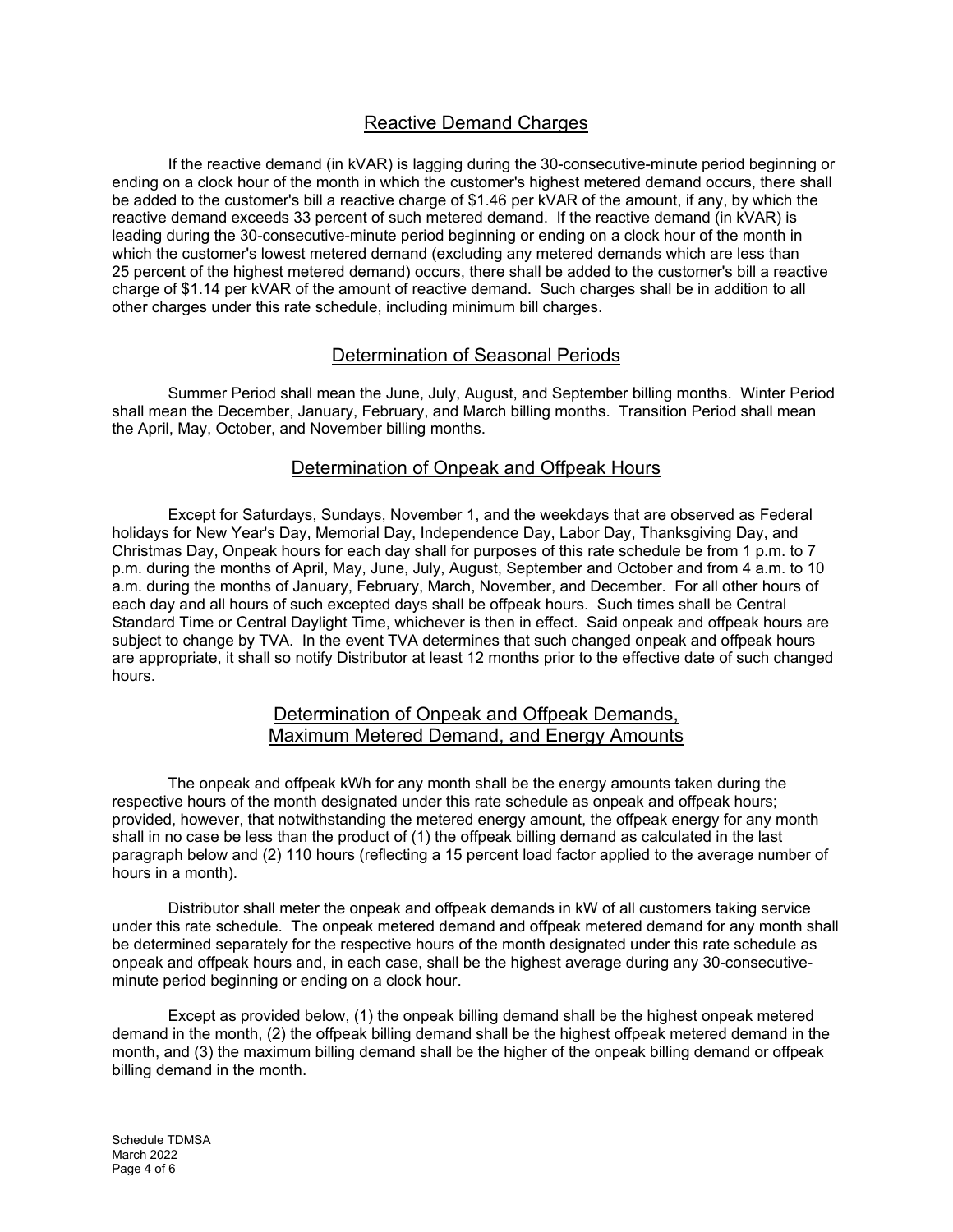The onpeak billing demand shall in no case be less than the sum of (1) 30 percent of the first 5,000 kW and (2) 40 percent of any kW in excess of 5,000 kW of the higher of the currently effective onpeak contract demand or the highest onpeak billing demand established during the preceding 12 months.

The offpeak billing demand shall in no case be less than the sum of (1) 30 percent of the first 5,000 kW and (2) 40 percent of any kW in excess of 5,000 kW of the higher of the currently effective offpeak contract demand or the highest offpeak billing demand established during the preceding 12 months.

### Minimum Bill

The monthly bill under this rate schedule, excluding any facilities rental charges and any reactive charges, shall not be less than the sum of (1) the base service charge and administrative charge, (2) the portion of the base demand charge, as adjusted, applicable to onpeak billing demand applied to the customer's onpeak billing demand, (3) the portion of the base demand charge, as adjusted, applicable to maximum billing demand applied to the to the customer's maximum billing demand, (4) the base onpeak energy charge, as adjusted, applied to the customer's onpeak energy takings, and (5) the base offpeak energy charge, as adjusted, applied to the higher of customer's actual offpeak energy takings or the minimum offpeak energy takings amount provided for in the first paragraph of the section of this rate schedule entitled "Determination of Onpeak and Offpeak Demands, Maximum Metered Demand, and Energy Amounts." Notwithstanding the foregoing, amounts calculated under any fuel cost adjustment that is included in the Adjustment Addendum shall not be applied to any billed offpeak energy that exceeds the metered offpeak energy.

Excess demand charges are excluded from this calculation.

Distributor may require minimum bills higher than those stated above, including, without limitation, charges to cover any additional metering and related costs.

#### Contract Requirement

Customers whose demand requirements exceed 1,000 kW shall be required to execute contracts and such contracts shall be for an initial term of at least 1 year. The customer shall contract for its maximum requirements, which shall not exceed the amount of power capable of being used by customer, and Distributor shall not be obligated to supply power in greater amount at any time than the customer's currently effective onpeak or offpeak contract demand. If the customer uses any power other than that supplied by Distributor under this rate schedule, the contract may include other special provisions. The rate schedule in any power contract shall be subject to adjustment, modification, change, or replacement from time to time as provided under the power contract between Distributor and TVA.

After having received service for at least 1 year under this rate schedule, the customer, subject to appropriate amendments in its power contract with Distributor, may receive service under the General Power Rate--Schedule GSA. In such case the term of the power contract shall remain the same and the contract demand for service under the General Power Rate--Schedule GSA shall not be less than the onpeak contract demand in effect when service was taken under this rate schedule.

# Payment

Bills under this rate schedule will be rendered monthly. Any amount of the bill that is unpaid after the due date specified on bill may be subject to additional charges under Distributor's standard policy.